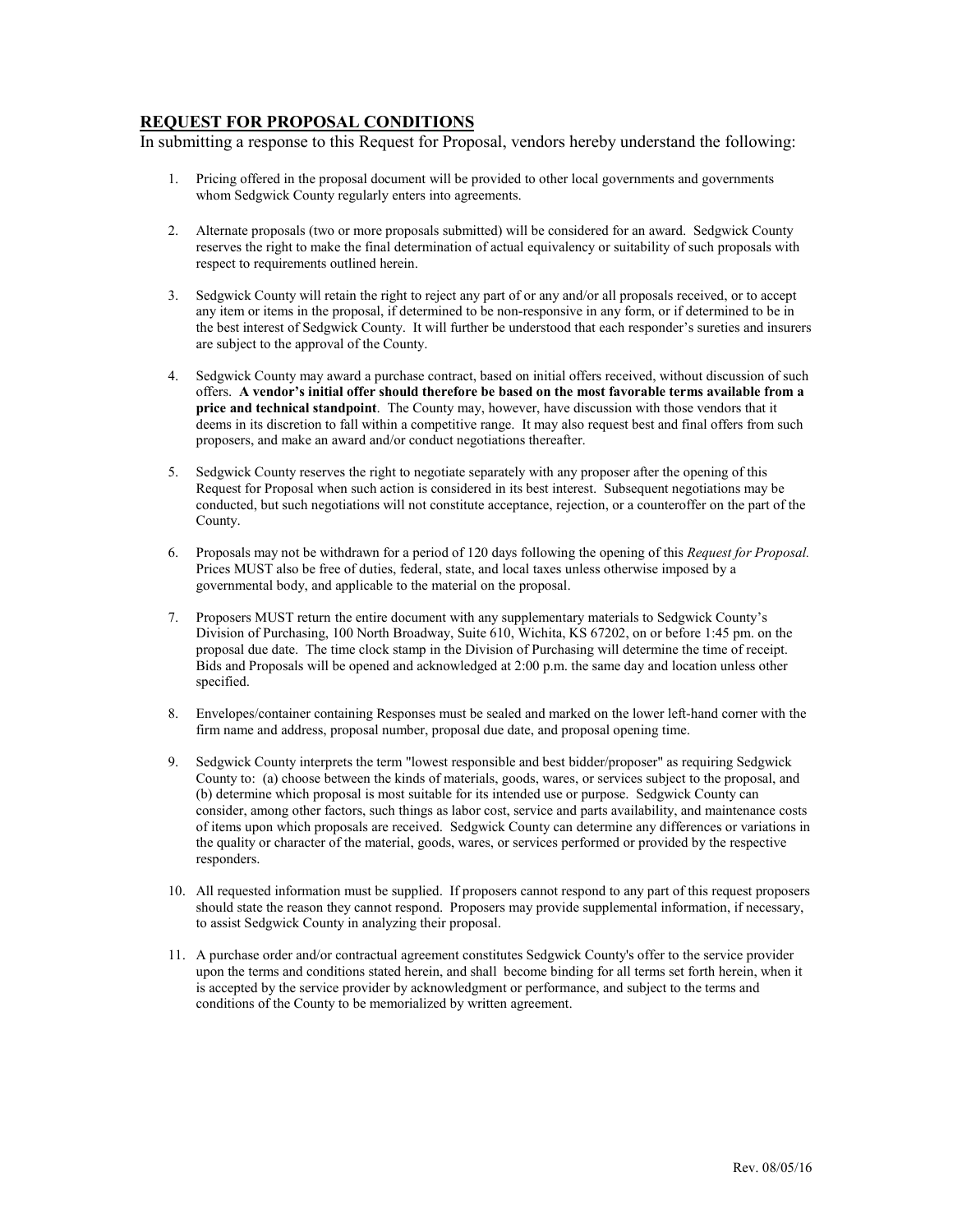- 12. After the award, if the successful contractor/supplier refuses or fails to make deliveries of the materials/services within the times specified in the *Request for Proposal*, purchase order or contractual agreement, Sedgwick County may, by written notice, terminate the contract OR purchase order. The successful respondent will certify and warrant that goods, personal property, chattels, and equipment sold and delivered are free and clear of any and all liens, or claims of liens, for materials or services arising under, and by virtue of the provisions of K.S.A. 58-201, et seq., and any other lien, right, or claim of any nature or kind whatsoever.
- 13. The proposer responding to this proposal proposes to furnish all materials, labor, supplies, equipment and incidentals necessary to provide the equipment/materials/services described herein in accordance with the Notification of Solicitation (if applicable), Request for Information (if applicable), Request for Proposal, Addenda, Contract, Bonds, Insurance, Plans, Specifications, Mandatory Requirements and Conditions.
- 14. If a response to this Request for Proposal is accepted, the proposer agrees to execute and deliver to the County a contract in accordance with the Contract Documents (if applicable) within ten days of notice of the award to the Proposer.
- 15. Prior to a vendor being awarded a contract, Domestic (Kansas) corporations shall 1) furnish evidence of good standing in the form of a Certificate signed by the Kansas Secretary of State. Foreign (non-Kansas) corporations shall furnish evidence of authority to transact business in Kansas, in the form of a Certificate signed by the Kansas Secretary of State; and 2) a copy of the Corporation Resolution evidencing the authority to sign the Contract Documents, executed by the Corporation's Secretary or Assistant Secretary.
- 16. Sedgwick County will not award to any vendor that is currently listed in the exclusion records of the SAM (System for Award Management) website maintained by the General Services Administration (GSA) or to any vendor presently debarred, suspended, proposed for debarment, or declared ineligible for the award of contracts by any Federal agency.
- 17. Sedgwick County reserves the right to conduct background checks at any time on new or existing vendors. Background checks will be used to evaluate eligibility to be engaged in a work capacity by Sedgwick County, and will not be used to discriminate on the basis of race, sex, age, color, religion, national origin, disability, genetic, sexual orientation or veteran status.
- 18. The proposer hereby certifies that he or she has carefully examined all of the documents for the project, has carefully and thoroughly reviewed this Request for Proposal, understands the nature and scope of the work to be done; and that this proposal is based upon the terms, specifications, requirements, and conditions of the Request for Proposal and documents. The Proposer further agrees that the performance time specified is a reasonable time, having carefully considered the nature and scope of the project as aforesaid.
- 19. It will be understood that any proposal and any/all referencing information submitted in response to this Request for Proposal will become the property of Sedgwick County, and will not be returned. Sedgwick County will use discretion with regards to disclosure of proprietary information contained in any response, but cannot guarantee that information will not be made public. As a governmental entity, Sedgwick County is subject to making records available for disclosure after Board of County Commission approval of the recommendation. Any confidential or proprietary information should be clearly marked.
- 20. Sedgwick County reserves the right to cancel the work described herein prior to issuance and acceptance of any contractual agreement/purchase order by the recommended vendor even if the Board of County Commissioners has formally accepted a recommendation.
- 21. Sedgwick County will issue a purchase order/contract for the acquisition of products/services specified as a result of an award made in reference to this document. Contract documents will be subject to any regulations governed by the laws of the State of Kansas and any local resolutions specifically applicable to the purchase. Any dispute arising out of the contract documents or their interpretation will be litigated only within the courts of the State of Kansas.
- 22. County reserves the right to enter into agreements subject to the provisions of the Cash Basis Law (K.S.A. 10-1112 and 10-1113), the Budget Law (K.S.A. 79-2935). Agreements shall be construed and interpreted so as to ensure that the County shall at all times stay in conformity with such laws, and as a condition of agreements the County reserves the right to unilaterally sever, modify, or terminate agreements at any time if, in the opinion of its legal counsel, the Agreement may be deemed to violate the terms of such law.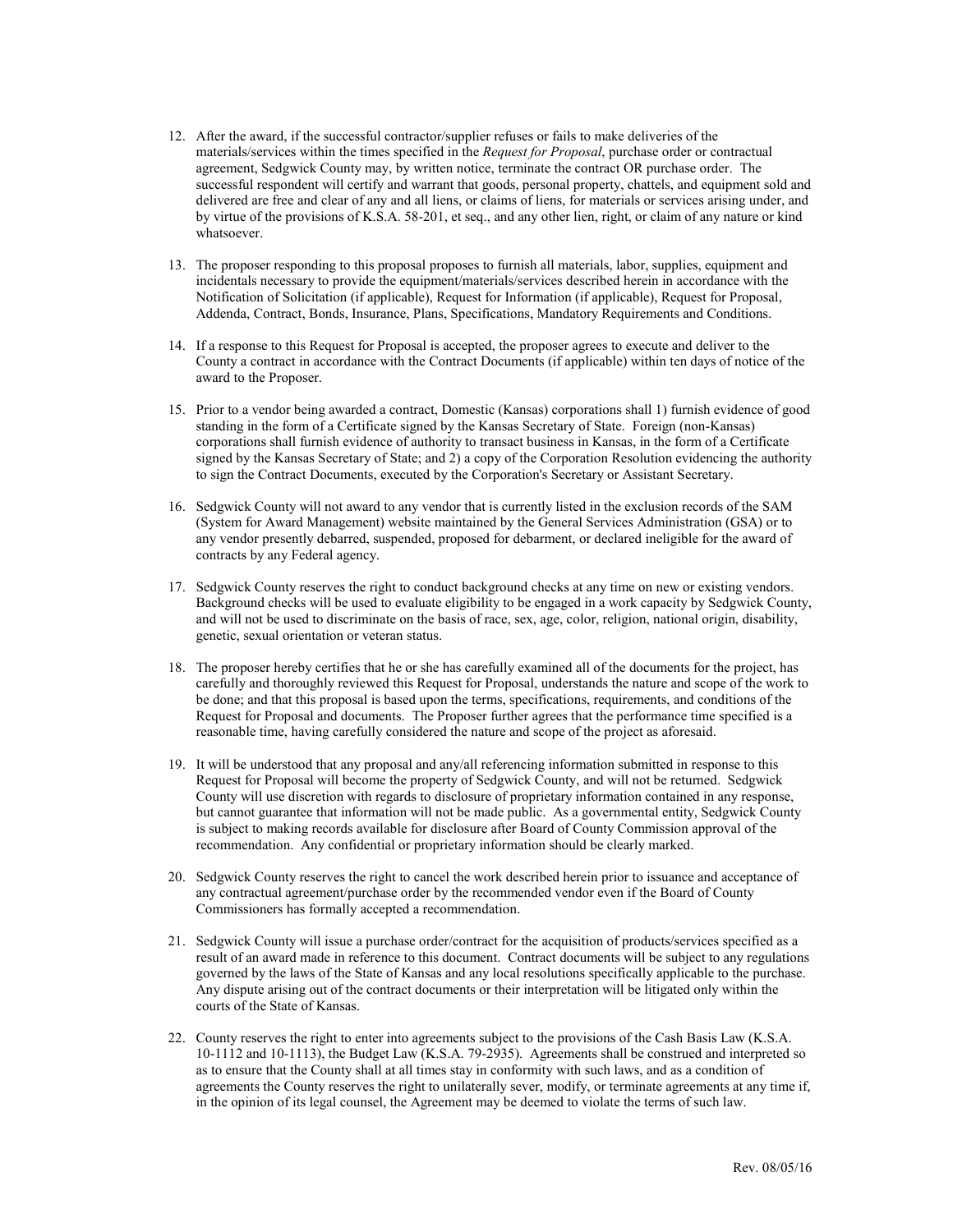- 23. No prepayment of any kind will be made prior to implementation. Payment of the seller's invoices is subject to adjustment for any shortage, or for the rejection of any item or items.
- 24. Unless specified elsewhere in the document, all prices quoted must be F.O.B. Destination, Freight Prepaid and Allowed, which will include all delivery, handling, and any other charges related to delivery including surcharges.
- 25. The successful proposer may have access to private or confidential data maintained by the County to the extent necessary to carry out its responsibilities of the contract. Contractor shall be responsible for compliance with the privacy provision of the Health Insurance Portability and Accountability Act (HIPAA) and shall comply with all other HIPAA provisions and regulations applicable. If the successful proposer is a business associate as that term is defined under HIPAA, the contract shall include the County's standard business associate addendum. A copy of that standard addendum is available on request.
- 26. The successful proposer agrees all data, records and information, which the proposer, including its agents and employees, obtains access to for the purposes of this proposal, remains at all times exclusively the property of Sedgwick County. Proposer agrees it will take all reasonable steps and the same protective precautions to protect Sedgwick County's proprietary information from disclosure to third parties as with successful proposer's own proprietary and confidential information. **Proposer agrees that all data, regardless of form that is generated as a result of this Request for Proposal is the property of Sedgwick County.**
- 27. The Proposer agrees to comply with K.S.A. 44-1030, and hereby agrees that:
	- a. He or she will observe the provision of the Kansas Commission on Human Rights and will not discriminate against any person in the performance of work under the present contract because of race, religion, color, sex, national origin, ancestry, or physical disability;
	- b. In all solicitations or advertisements for employees, he or she will include the phrase, 'Equal Opportunity Employer,' or a similar phrase to be approved by the Kansas Commission on Human Rights;
	- c. If he or she fails to comply with the manner in which he reports to the Kansas Commission on Human Rights, he will be deemed to have breached the present contract, and it may be canceled, terminated, or suspended, in whole or in part, by Sedgwick County, Kansas;
	- d. If he or she is found guilty of a violation of the Kansas Act Against Human Rights under a decision, or order of the Kansas Commission on Human Rights which has become final, he or she will be deemed to have breached the present contract, and it may be canceled, terminated, or suspended, in whole or in part, by Sedgwick County, Kansas; and,
	- e. He or she will include the provisions of subsections (a) through (d) inclusively of this paragraph in every subcontract or purchase order so that such provision will be binding upon such subcontractor or vendor.
- 28. The successful proposer agrees all project participants, consultants, engineers, contractors and subcontractors, must comply with all applicable Federal, State and County laws pertaining to contracts entered into by governmental agencies. All participants must comply with the Americans with Disabilities Act (ADA), including the 2008 ADA Amendments Act, and 2010 ADA Standards for Accessible Design.
- 29. The successful proposer agrees all contractors/subcontractors performing new construction, maintenance, alterations, or additions to Sedgwick County buildings or facilities must comply with building guidelines/codes, and the 2010 ADA Standards for Accessible Design. Any violation of the provisions of the ADA or 504, or specification deficiencies, should be reported to the county's ADA coordinator. Failure to notify the county's ADA coordinator for remedy may be considered a breach of contract and may be grounds for cancellation, termination for suspension, in whole or in any part of the contract. All construction plans will have the county's ADA coordinator approval prior to beginning any work.
- 30. Sedgwick County is desirous of allowing as many Kansas vendors as possible the opportunity to participate including minority men and women-owned businesses, and small businesses in the roles of providing goods and services to Sedgwick County. If your company does not fall into any of these categories, your efforts to contract with vendors who do fall into these categories are appreciated. Construction projects utilizing subcontractors requires a subcontracting worksheet. Contact purchasing department for details.